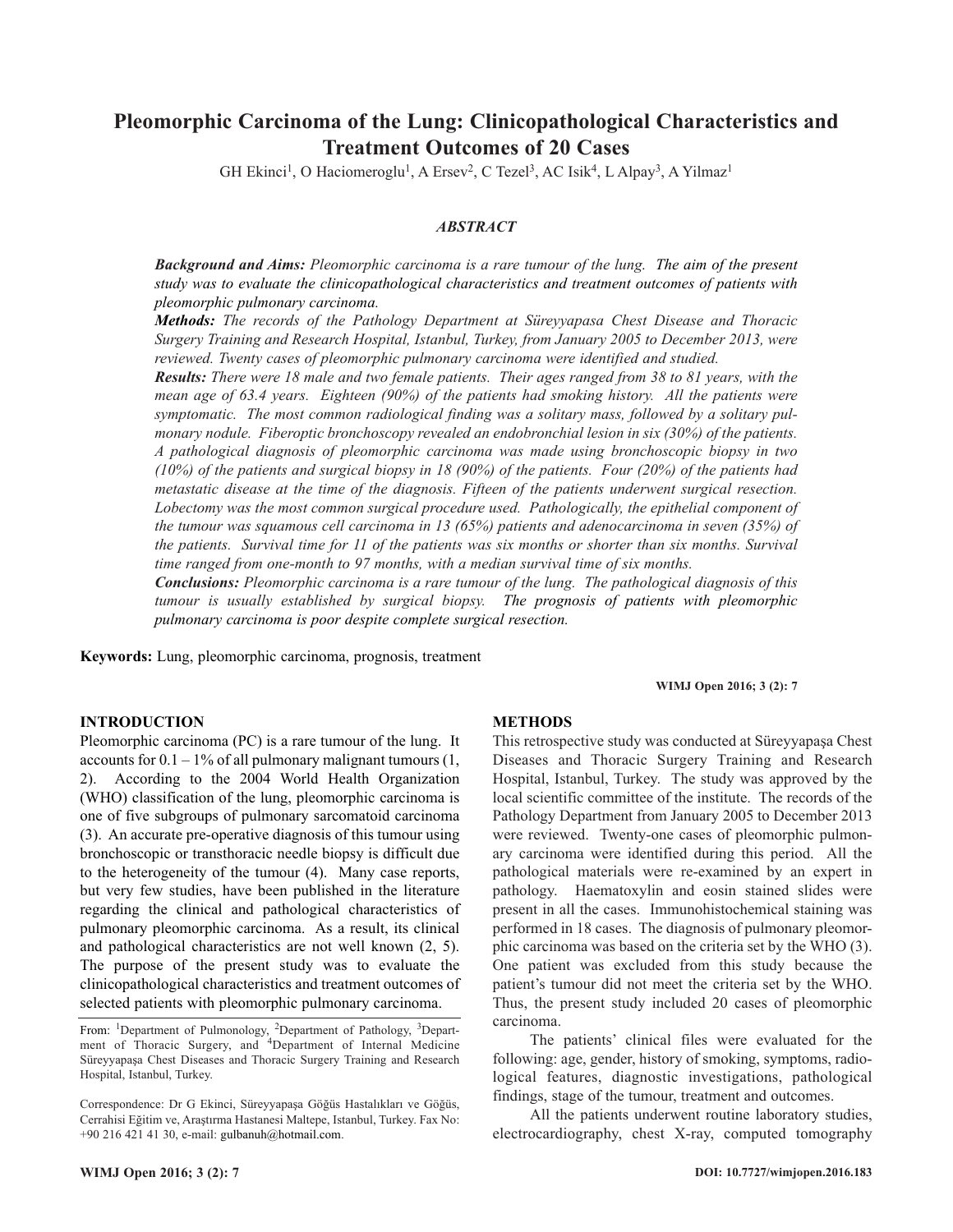(CT) of the thorax, and fiberoptic bronchoscopy. Computed tomography-guided transthoracic fine needle aspiration (TFNA) was performed in nine of the patients. Pulmonary function tests were done in the patients who underwent a surgical procedure. Metastatic disease was investigated by positron emission tomography (PET-CT) in 18 of the patients, by magnetic resonance of the brain in 10 of the patients, by CT of the brain in one of the patients, CT of the abdomen in two of the patients and bone scintigraphy in two patients. Fifteen of the patients underwent surgical resection. The standard surgical technique was used accompanied by routine systemic dissection or sampling of the hilar and mediastinal lymph nodes in these patients. A surgical biopsy of lesions was performed in three of the patients. The clinical and pathologic staging of the tumour was made according to the seventh edition of international TNM staging system. Follow-up information was completed in December 2014. The duration of overall survival was defined as the interval between the day of the operation or diagnosis and the date of death or the last follow-up date. The overall survival rate was calculated by using the Kaplan-Meier method.

#### **RESULTS**

There were 18 (90%) male and 2 (10%) female patients (male to female ratio, 9 to1). The mean age was 63.4 (range 38–81) years. Eighteen (90%) of the patients had positive smoking history. All the patients were symptomatic. The most common symptom was chest-pain, followed by dyspnoea. The clinical data are shown in Table 1.

Table 1: The clinical data of the patients

|                                      | $\mathbf n$    | $\frac{0}{0}$ |
|--------------------------------------|----------------|---------------|
| Male                                 | 18             | 90            |
| Female                               | $\overline{2}$ | 10            |
| Mean age (range) years               | $63.4(38-81)$  |               |
| Age groups                           |                |               |
| $< 40$ years                         | 1              | 5             |
| $40-60$ years                        | 8              | 40            |
| $\geq 60$ years                      | 11             | 55            |
| <b>Smoking history</b>               |                |               |
| Yes                                  | 18             | 90            |
| No 2 10                              |                |               |
| Mean smoking duration (range), years | $59.5(25-150)$ |               |
| <b>Symptoms</b>                      |                |               |
| Chest-pain                           | 9              | 45            |
| Dyspnoea                             | 8              | 40            |
| Cough                                | 7              | 35            |
| Haemoptysis                          | 5              | 25            |
| Sputum production                    | 3              | 15            |
| Constitutional                       | 4              | 20            |

Chest X-ray showed a solitary mass in 13 of the patients, a solitary pulmonary nodule in four, atelectasis in one, cavitation in one and cavitation and infiltration in one. Computed tomography scan of the thorax demonstrated a solitary mass in 14 of the patients, a solitary pulmonary nodule in three, multiple pulmonary nodules in one, atelectasis and mass in one, and cavitation and infiltration in one. Tumour size on CT scan ranged from 10 mm to 96 mm, with the mean size of 51.7 mm. While the size was smaller than 5 cm in five (25%) of the cases, it was 5 cm or larger than 5 cm in 15 (75%) of the cases. All the patients underwent flexible bronchoscopy. It revealed endobronchial lesions in six (30%) of the patients and normal endobronchial appearance in 14 (70%) of the patients. According to CT and/or bronchoscopy findings, the tumours were located in the right upper lobe ( $n = 6$ ), left upper lobe ( $n = 5$ ), left lower lobe ( $n = 3$ ), right lower lobe ( $n = 2$ ), right upper and lower lobes ( $n = 1$ ), left lower and right lower lobes ( $n = 1$ ), right middle lobe ( $n = 1$ ), and right bronchus intermedius ( $n = 1$ ). Positron emission tomography-computed tomography was performed in 18 of the patients. The maximum standardized uptake value on PET-CT ranged from 5.7 to 36, with the mean SUVmax value of 14.1.

Pleomorphic carcinoma was diagnosed in only two (10%) of the patients by pre-operative diagnostic procedures. Pathological diagnosis was established by surgical biopsy in three of the patients and by surgical resection in 15 of the patients. Pathologically, the epithelial component of the tumour was squamous cell carcinoma in 13 (65%) of the patients and adenocarcinoma in seven (35%) of the patients. The pathological results of flexible bronchoscopy and CTguided TFNA are shown in Table 2.

Table 2: The results of flexible bronchoscopy and computed tomographyguided transthoracic fine needle aspiration

| Bronchoscopy ( $n = 20$ )     | n  | $\frac{0}{0}$ |  |
|-------------------------------|----|---------------|--|
|                               |    |               |  |
| Negative                      | 15 | 75            |  |
| Pleomorphic carcinoma         |    | 10            |  |
| Squamous cell carcinoma       |    | 10            |  |
| Non-small cell lung carcinoma |    | 5             |  |
| $CT$ -guided TFNA $(n = 9)$   |    |               |  |
| Negative                      | 4  | 44.5          |  |
| Squamous cell carcinoma       |    | 22.2          |  |
| Non-small cell lung carcinoma |    | 22.2          |  |
| Adenocarcinoma                |    | 11 1          |  |

The data of stage, treatment, follow-up and survival on 20 patients with pleomorphic carcinoma are summarized in Table 3. Four (20%) patients had metastatic disease at the time of the diagnosis. Metastatic sites included lung  $(n = 1)$ , bone  $(n = 1)$ , adrenal gland  $(n = 1)$  and brain  $(n = 1)$ . While three of the patients were treated with chemotherapy, the others refused treatment. One patient was medically inoperable because of poor cardiopulmonary status. He was treated with chemotherapy. The remaining 15 patients underwent surgical resection. The operations included: 11 lobectomies, two inferior bilobectomies and two pneumonectomies. The surgical resection was accompanied by routine systemic dissection in 14 patients and sampling of the hilar lymph nodes in one patient. No mortality occurred in the postoperative period. Four patients had prolonged air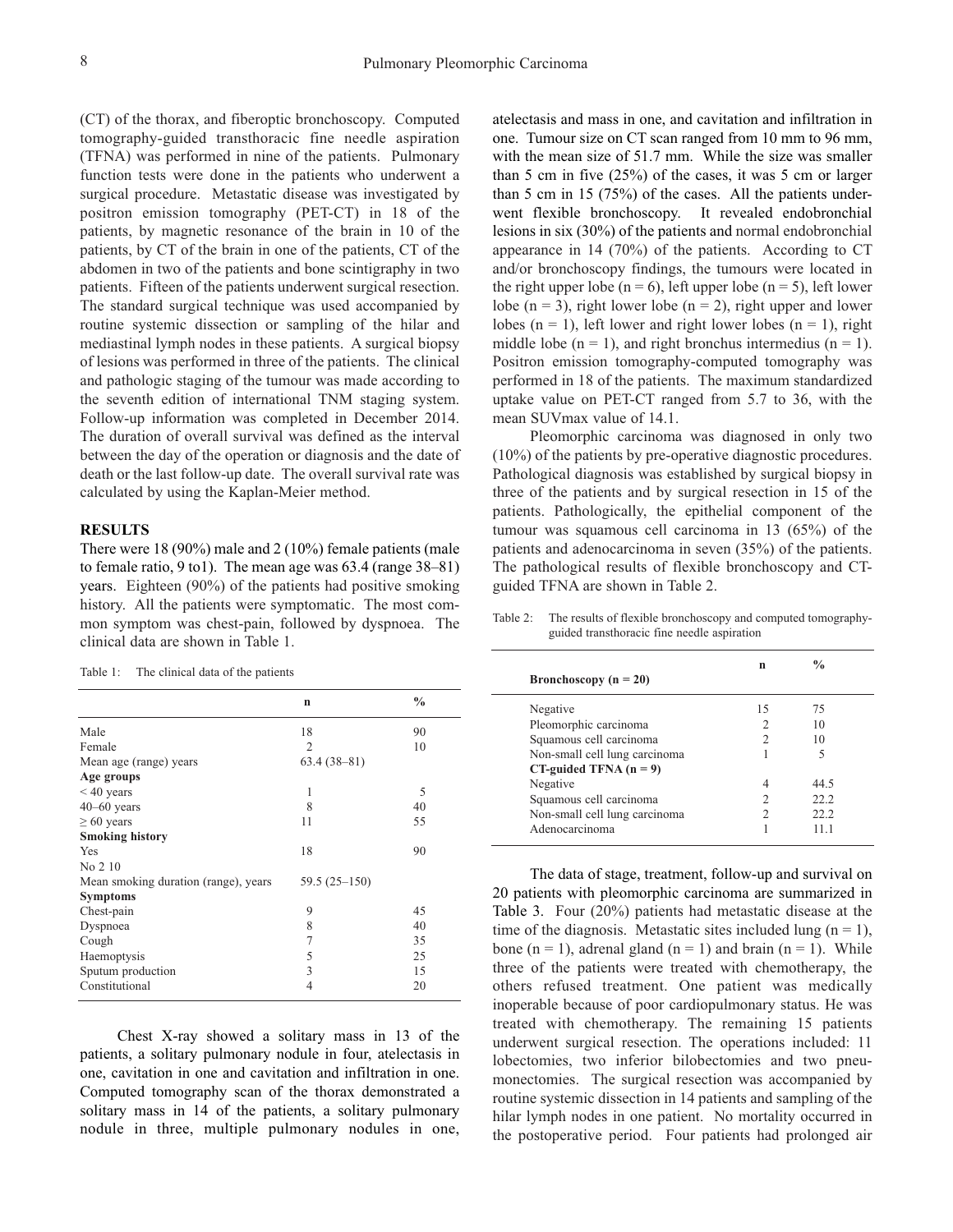| Cases | <b>Clinical</b><br>stage                      | Pathological<br>stage                         | <b>Metastasis</b>        | <b>Resection</b>                              | <b>Adjuvant therapy</b> | Follow-up<br>(months) | Survival |
|-------|-----------------------------------------------|-----------------------------------------------|--------------------------|-----------------------------------------------|-------------------------|-----------------------|----------|
|       | <b>T3N2M0</b>                                 | T3N0M0                                        |                          | LU Lobectomy                                  | Chemotherapy            | 28                    | Died     |
| 2     | T3N0M0                                        | T3N0M0                                        |                          | LU Lobectomy and chest-wall resection         | Chemotherapy            | 6                     | Died     |
| 3     | T <sub>2a</sub> N <sub>1</sub> M <sub>0</sub> | T3N1M0                                        |                          | LU Lobectomy                                  | Radiotherapy            | 48                    | Died     |
| 4     | T <sub>2</sub> bN <sub>0</sub> M <sub>0</sub> | T <sub>2</sub> bN <sub>0</sub> M <sub>0</sub> | $\overline{\phantom{a}}$ | RU Lobectomy                                  | N <sub>o</sub>          |                       | Died     |
| 5     | T <sub>1</sub> bN <sub>2</sub> M <sub>0</sub> | T <sub>2</sub> bN <sub>0</sub> M <sub>0</sub> | $\overline{\phantom{m}}$ | Bilobectomy inferior                          | N <sub>0</sub>          |                       | Died     |
| 6     | T <sub>1</sub> aN <sub>1</sub> M <sub>0</sub> | T <sub>1</sub> aN <sub>2</sub> M <sub>0</sub> | $\overline{\phantom{m}}$ | Left pneumonectomy                            | Chemotherapy            | 4                     | Died     |
|       | T3N2M0                                        | T3N0M0                                        | $\overline{\phantom{a}}$ | Bilobectomy inferior and chest-wall resection | N <sub>0</sub>          | 2                     | Died     |
| 8     | T <sub>2</sub> bN <sub>0</sub> M <sub>0</sub> | T <sub>2</sub> bN <sub>0</sub> M <sub>0</sub> | $\overline{\phantom{m}}$ | RU Lobectomy                                  | Chemotherapy            | 15                    | Alive    |
| 9     | T1aN2M0                                       | T1aN2M0                                       | $\overline{\phantom{m}}$ | RU Lobectomy                                  | Chemotherapy            | 24                    | Died     |
| 10    | T <sub>2</sub> bN <sub>0</sub> M <sub>0</sub> | T3N1M0                                        |                          | RL Lobectomy and chest-wall resection         | Chemotherapy            | 6                     | Died     |
| 11    | T4N0M0                                        | T4NXMX                                        |                          |                                               | Chemotherapy            | 31                    | Died     |
| 12    | T <sub>2a</sub> N <sub>0</sub> M <sub>0</sub> | T <sub>2a</sub> N <sub>0</sub> M <sub>0</sub> | $\overline{\phantom{m}}$ | RU Lobectomy                                  | Chemoradiotherapy       | 97                    | Alive    |
| 13    | T <sub>2</sub> bN0M <sub>1</sub>              | $\hspace{0.1mm}-\hspace{0.1mm}$               | Lung                     |                                               | Refused                 | $\overline{2}$        | Died     |
| 14    | <b>T3N2M1</b>                                 | $\overline{\phantom{0}}$                      | Adrenal                  |                                               | Chemotherapy            | $\mathfrak{2}$        | Died     |
| 15    | T <sub>2</sub> bN <sub>0</sub> M <sub>0</sub> | T <sub>2</sub> bN <sub>0</sub> M <sub>0</sub> |                          | Right pneumonectomy                           | N <sub>o</sub>          | 14                    | Died     |
| 16    | T1aN0M1                                       |                                               | Bone                     |                                               | Chemotherapy            | 35                    | Died     |
| 17    | T3N0M0                                        | T3N0M0                                        |                          | LL Lobectomy                                  | N <sub>0</sub>          | 3                     | Died     |
| 18    | T3N0M0                                        | T3N0M0                                        | $\overline{\phantom{m}}$ | LU Lobectomy and chest-wall resection         | Chemoradiotherapy       | 40                    | Alive    |
| 19    | T <sub>2</sub> bN <sub>0</sub> M <sub>0</sub> | T3N0M0                                        |                          | LL Lobectomy                                  | N <sub>o</sub>          | $\overline{2}$        | Died     |
| 20    | T <sub>2</sub> bN <sub>0</sub> M <sub>1</sub> |                                               | Brain                    |                                               | Chemotherapy            | 3                     | Died     |

Table 3: The data of stage, treatment follow-up and survival on 20 patients of pleomorphic carcinoma

LU: Left upper, RU: Right upper, LL: Left lower

leak and they were treated with chest tube placement. While six patients received adjuvant chemotherapy, two patients received adjuvant chemoradiotherapy. Survival time ranged from one-month to 97 months, with the median survival time of six months. The time for the 11 patients was six months or shorter than six months. Three patients were alive at the time of evaluation. Figure 1 presents the cumulative survival graph.



Figure: The cumulative survival graph.

#### **DISCUSSION**

According to the 2004 World Health Organization classification of lung tumours, pleomorphic carcinoma is one of five subgroups of sarcomatoid carcinoma (3). Histologically, pleomorphic carcinoma is defined as either a nonsmall cell lung carcinoma combined with neoplastic spindle and/or giant cells or a carcinoma that consists of only spindle and giant cells. At least 10% of the carcinoma should comprise spindle and/or giant cells for it to be classified as a pleomorphic carcinoma  $(3, 6)$ . It accounts for  $0.1-1\%$  of all malignant lung tumours (1, 2). Nearly 1100 cases with primary pulmonary malignancy have been diagnosed annually in our centre. According to these results, its incidence is 0.2% in our centre.

Pleomorphic carcinoma predominantly occurs in elderly men who smoke heavily, with similar findings to ours (7–9). The male: female ratio ranged from 2.3:1 to 10.3:1 (5, 7). The mean age at diagnosis was 57–66 years (9, 10). There is a strong association of this tumour with cigarette smoking. The rate of the smoking in patients was between 80–95% (4, 5). Most patients showed non-specific pulmonary symptoms including chest-pain, cough, haemoptysis, and dyspnoea, whereas they can be asymptomatic for a long time (4–6, 11, 12). Chang *et al* (13), reported that all patients had one or more symptoms. Two previous reports noted that symptoms were seen in 72.7% and 90% of the patients (5, 6). In our study, all the patients were symptomatic. The symptoms are associated with the location and size of the tumour.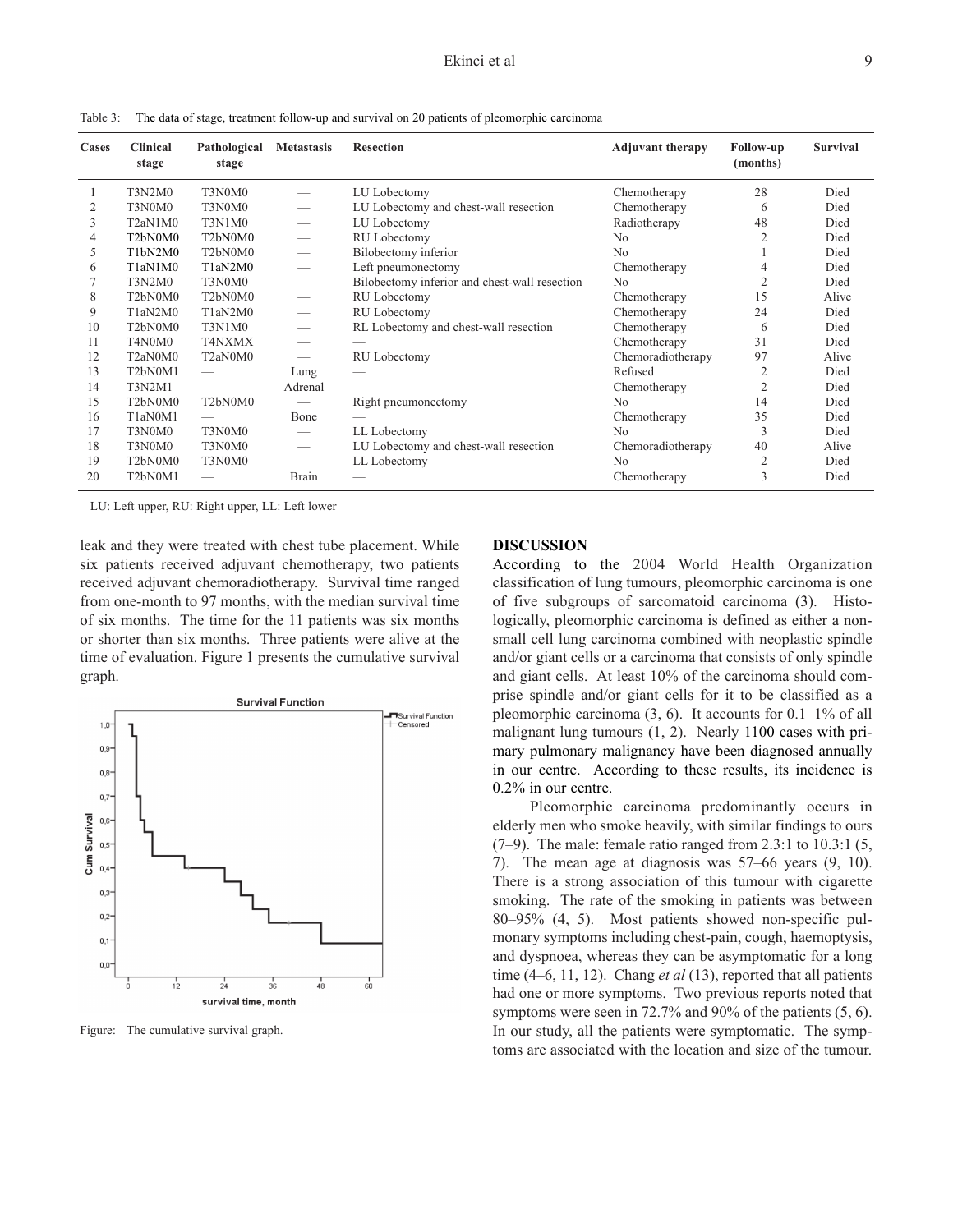Pulmonary pleomorphic carcinomas are classified either as central endobronchial type or peripheral parenchymal type on the basis of the location of the tumour. Central type produces several symptoms as a result of bronchial irritation, obstruction or obstructive pneumonia. Peripheral type produces symptoms due to the early pleural and chest-wall invasion (7, 11, 13). Pleomorphic carcinomas tend to be large peripheral tumours, as in our study. They are often found as a large mass, more than 4-5 cm in diameter. Large tumours are usually symptomatic (6, 11).

The radiological findings of pulmonary pleomorphic carcinoma are non-specific and similar to those of other primary lung cancers. Most of the patients displayed a solitary pulmonary mass or nodule on radiographs and CT. The images frequently demonstrate intratumoral cavities (6, 10, 13). While the lesions are generally unilateral and solitary, bilateral or multiple lesions can be identified on radiographic images (11). There is a predilection for peripheral location and upper lobes (7, 10). Those findings are consistent with those in our study.

The pre-operative diagnosis of pleomorphic carcinoma is very difficult because the diagnostic value of pre-operative diagnostic methods including bronchoscopy and transthoracic needle aspiration is limited (4–7, 14). Yamamato *et al* (4), reported that none of the patients had a pre-operative diagnosis of pleomorphic carcinoma. Ito *et al* (6), noted that transbronchial biopsy was diagnostic in three of 22 cases and there were no cases diagnosed with cytological examination. This is due to the heterogeneity and rare incidence of this tumour (7, 14). Bronchoscopy and transthoracic fine needle aspiration can yield small amounts of tissue for pathological examination. Also, they often demonstrate only one component of the tumour. As a result, a definitive diagnosis is established based on the examination of surgical specimens in the majority of the cases (5, 7). In this study, only two patients had pre-operative diagnosis of pleomorphic carcinoma. The definitive diagnosis was established with the examination of surgical specimens in the remaining 18 patients.

Pleomorphic carcinoma displays an aggressive behaviour. At the time of presentation, local invasion of adjacent structures, metastasis to hilar and mediastinal lymph nodes, and distant metastases are frequent (5–7, 13). Chang *et al* (13), reported that among seven of the patients who underwent surgical resection, four of them had mediastinum, pleura and chest-wall invasions and three of them had regional lymph node metastases. Mochizuki *et al* (9) noted that vascular invasion and lymph node metastases were observed in 86% and 41% of the patients, respectively. They reported that 7% of the patients had pathological stage IV disease.

According to Fishback's report (11), 12% of the patients had stage IV lesions at the time of diagnosis. In our study, four patients had chest-wall invasion. There were N1

lymph node metastases in two patients and N2 lymph node metastases in two patients. Four patients had distant metastases at the time of presentation. Pleural effusion was diagnosed in one patient with distant metastases.

Complete surgical resection of the tumour with clear tumour margins is the treatment of choice in especially early stage patients with pulmonary pleomorphic carcinoma (4–7, 9, 11, 13). Raveglia *et al* (5), suggested that surgery for preoperatively proven pulmonary pleomorphic carcinoma should be restricted to N0 patients. Adjuvant and neoadjuvant chemotherapy and radiotherapy are controversial and they can be considered in selected cases (4–7, 13). The rates of local recurrence and distant metastases after surgery are high (6, 7, 9, 15). Mochizuki *et al* (9), reported that 24 patients had died as a result of distant metastases or recurrence 27 days to 36 months after surgery. Raveglia *et al* (5), noted that 16 of the 20 patients died from early distant metastases after surgery.

Pleomorphic carcinoma has a worse prognosis than the other non-small cell carcinoma cases (7, 9). The overall fiveyear survival rate, median survival time, disease-free survival rate and median disease-free survival time were 36.7%, 22.8 months, 40.8% and 14.7 months, respectively (9). Five-year overall survival was found as 39.2% in another study (7). Prognosis can be associated with several factors. These factors include: location, size, and stage of the tumour, the presence of distant metastases and lymph node metastases (5, 9, 11, 13). The central type has a better prognosis than the peripheral type because of its limited extension to the surrounding parenchyma and there are early symptoms. Early dissemination is more frequent in the peripheral type (13). The size of tumour greater than 5 cm, stage greater than one at presentation, the presence of any lymph node metastases and distant metastases indicate a poor prognosis for survival (5, 11). In our study, most of the patients had one or more poor prognostic factors. The median survival time was six months. Survival time for 11 of the patients was six months or shorter than six months.

In conclusion, pleomorphic carcinoma is a rare tumour of the lung. Pathological diagnosis of this tumour is usually established by surgical biopsy. The prognosis of the patients with pleomorphic pulmonary carcinoma is poor despite complete surgical resection.

#### **REFERENCES**

- 1. Kikuchi R, Isowa N. Tokuyasu H, Kawasaki Y, Onuma H, Miura H. Three cases of resected pleomorphic carcinoma. Ann Thorac Cardiovasc Surg 2010; **16:** 264–9.
- 2. Fujioka S, Nakamura H, Adachi Y, Miwa K, Haruki T, Taniguchi Y et al. Pleomorphic carcinoma of the lung in which the sarcomatous element grew rapidly: a case report. Ann Thorac Cardiovasc Surg 2009; **15:** 111–4.
- 3. Travis WD, Brambilla E, Müller-Hermelink HK, Haris CC eds. World Health Organization classification of tumors. Pathology and genetics of tumors of the lung, pleura, thymus and heart.  $4<sup>th</sup>$  ed. Lyon, France: IARC Press; 2004.